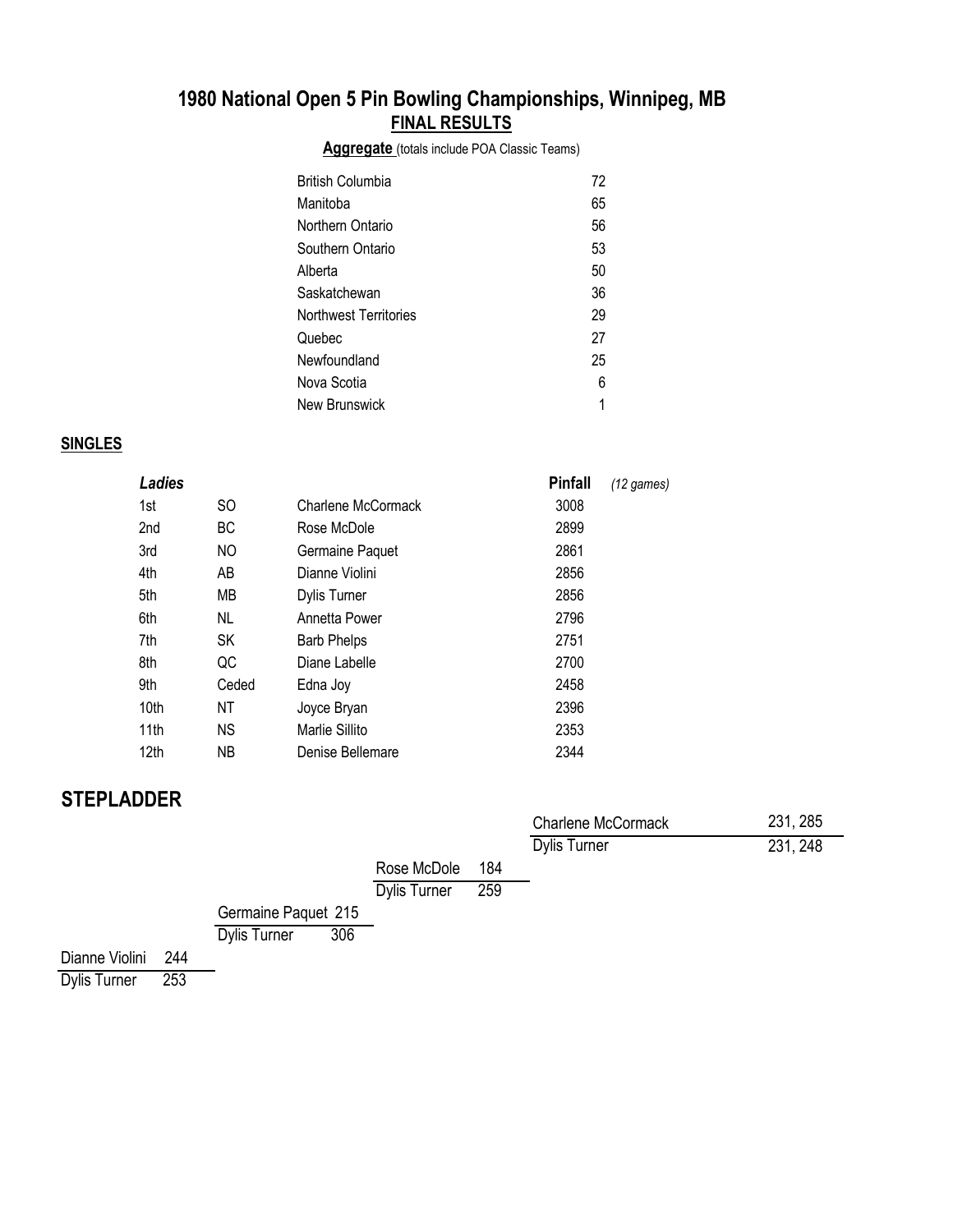### **1980 National Open 5 Pin Bowling Championships, Winnipeg, MB FINAL RESULTS**

#### **SINGLES**

| <b>Men</b>       |       |                   | <b>Pinfall</b> | $(12$ games) |
|------------------|-------|-------------------|----------------|--------------|
| 1st              | BC.   | Ron Sandnes       | 3186           |              |
| 2nd              | Ceded | Jim Federenko     | 3180           |              |
| 3rd              | ΝT    | <b>Bud Knight</b> | 3155           |              |
| 4th              | MВ    | Jerry Sayer       | 3050           |              |
| 5th              | SO.   | Juergen Rump      | 3029           |              |
| 6th              | NO    | Mauno Taus        | 2998           |              |
| 7th              | NS.   | Danny Couvrette   | 2928           |              |
| 8th              | QC    | Rosaire Boucher   | 2925           |              |
| 9th              | AB    | Larry Scherr      | 2922           |              |
| 10 <sub>th</sub> | NL    | Vince Valvasori   | 2822           |              |
| 11th             | NB.   | Reande Bellemare  | 2777           |              |
| 12 <sub>th</sub> | SK    | Mario Ruda        | 2768           |              |

### **STEPLADDER**

|             |     |                   |     |                   |     | Ron Sandnes       | 197 |
|-------------|-----|-------------------|-----|-------------------|-----|-------------------|-----|
|             |     |                   |     |                   |     | Jim Federenko 224 |     |
|             |     |                   |     | Jim Federenko 254 |     |                   |     |
|             |     |                   |     | <b>Bud Knight</b> | 194 |                   |     |
|             |     | <b>Bud Knight</b> | 256 |                   |     |                   |     |
|             |     | Juergen Rump 212  |     |                   |     |                   |     |
| Jerry Sayer | 217 |                   |     |                   |     |                   |     |

Juergen Rump 226

—<br>—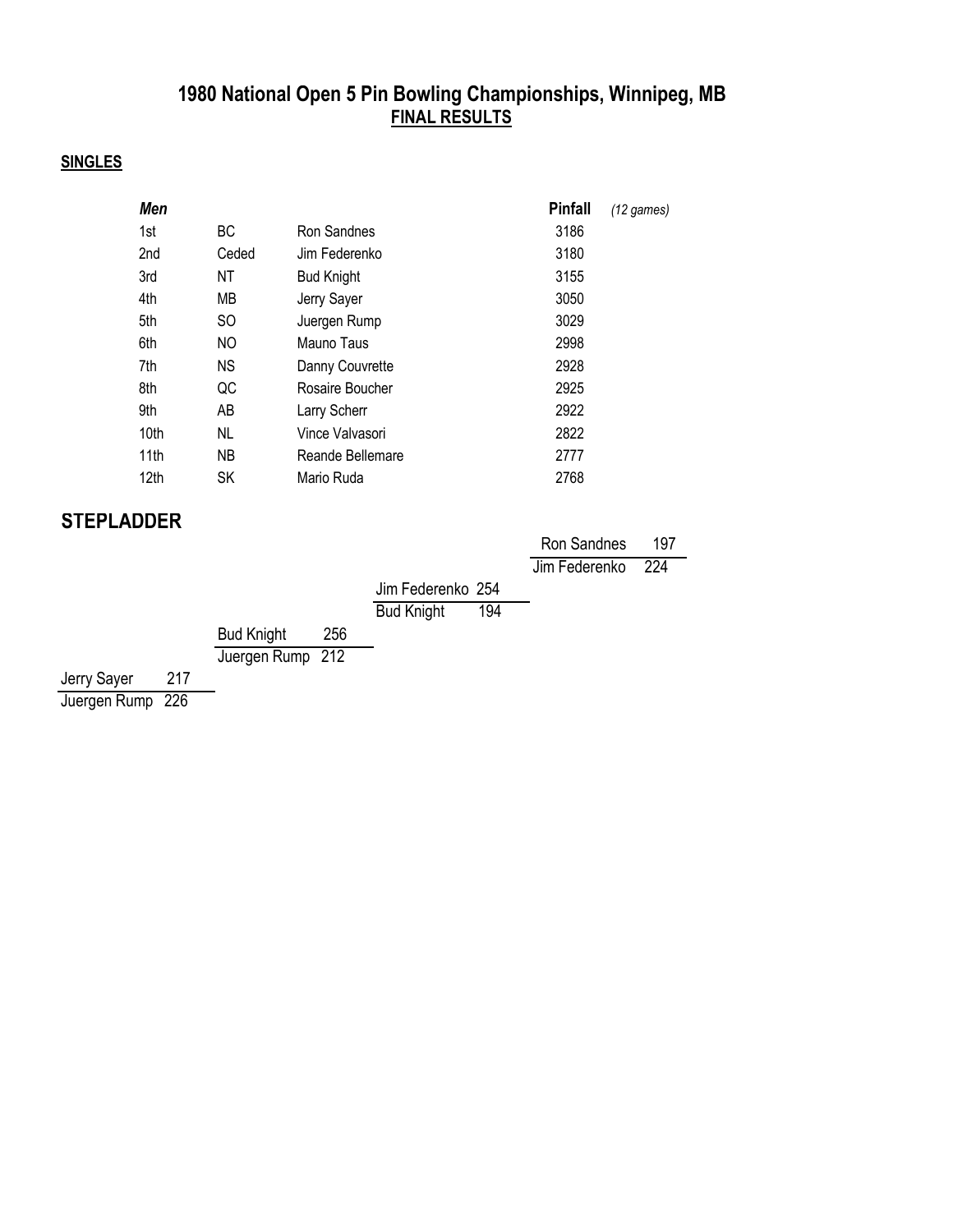# **1980 Open National 5 Pin Bowling Championships, Winnipeg, MB**

#### **FINAL RESULTS - TEAMS**

| <b>Standing</b> | <b>Team</b>                  | <b>Points</b> | <b>Pinfall</b> |
|-----------------|------------------------------|---------------|----------------|
| <b>LADIES</b>   |                              |               |                |
| Gold            | <b>BRITISH COLUMBIA</b>      | 58.5          | 14073          |
| Silver          | <b>NORTHERN ONTARIO</b>      | 56.0          | 14179          |
| <b>Bronze</b>   | SOUTHERN ONTARIO             | 55.5          | 14171          |
| 4th             | Alberta                      | 54.0          | 14201          |
| 5th             | Manitoba                     | 38.0          | 13813          |
| 6th             | Saskatchewan                 | 38.0          | 12965          |
| 7th             | Newfoundland                 | 36.0          | 12534          |
| <b>MEN</b>      |                              |               |                |
| Gold            | <b>BRITISH COLUMBIA</b>      | 81.0          | 17279          |
| Silver          | <b>ALBERTA</b>               | 74.5          | 17183          |
| <b>Bronze</b>   | <b>MANITOBA</b>              | 73.5          | 17921          |
| 4th             | Northern Ontario             | 49.0          | 16623          |
| 5th             | Saskatchewan                 | 48.0          | 16297          |
| 6th             | Quebec                       | 43.0          | 15914          |
| 7th             | Southern Ontario             | 42.0          | 16349          |
| 8th             | Newfoundland                 | 37.0          | 15513          |
| <b>MIXED</b>    |                              |               |                |
| Gold            | <b>MANITOBA</b>              | 87.5          | 18836          |
| Silver          | <b>SASKATCHEWAN</b>          | 80.0          | 18688          |
| <b>Bronze</b>   | SOUTHERN ONTARIO             | 77.5          | 19355          |
| 4th             | Northern Ontario             | 75.5          | 18668          |
| 5th             | <b>British Columbia</b>      | 72.0          | 18591          |
| 6th             | Alberta                      | 64.0          | 18664          |
| 7th             | Newfoundland                 | 45.0          | 18238          |
| 8th             | Quebec                       | 44.0          | 17295          |
| 9th             | <b>Northwest Territories</b> | 30.5          | 15949          |

# **Tournament High Scores**

| High Single Men           | Kevin Fox      | МB  | 391  |
|---------------------------|----------------|-----|------|
| <b>High Single Ladies</b> | Laura Mitchell | NO. | 363  |
| Team High Single          | Men            | MВ  | 1402 |
| Team High Single          | Ladies         | NO. | 1436 |
| Team High Single          | Mixed          | SΚ  | 1406 |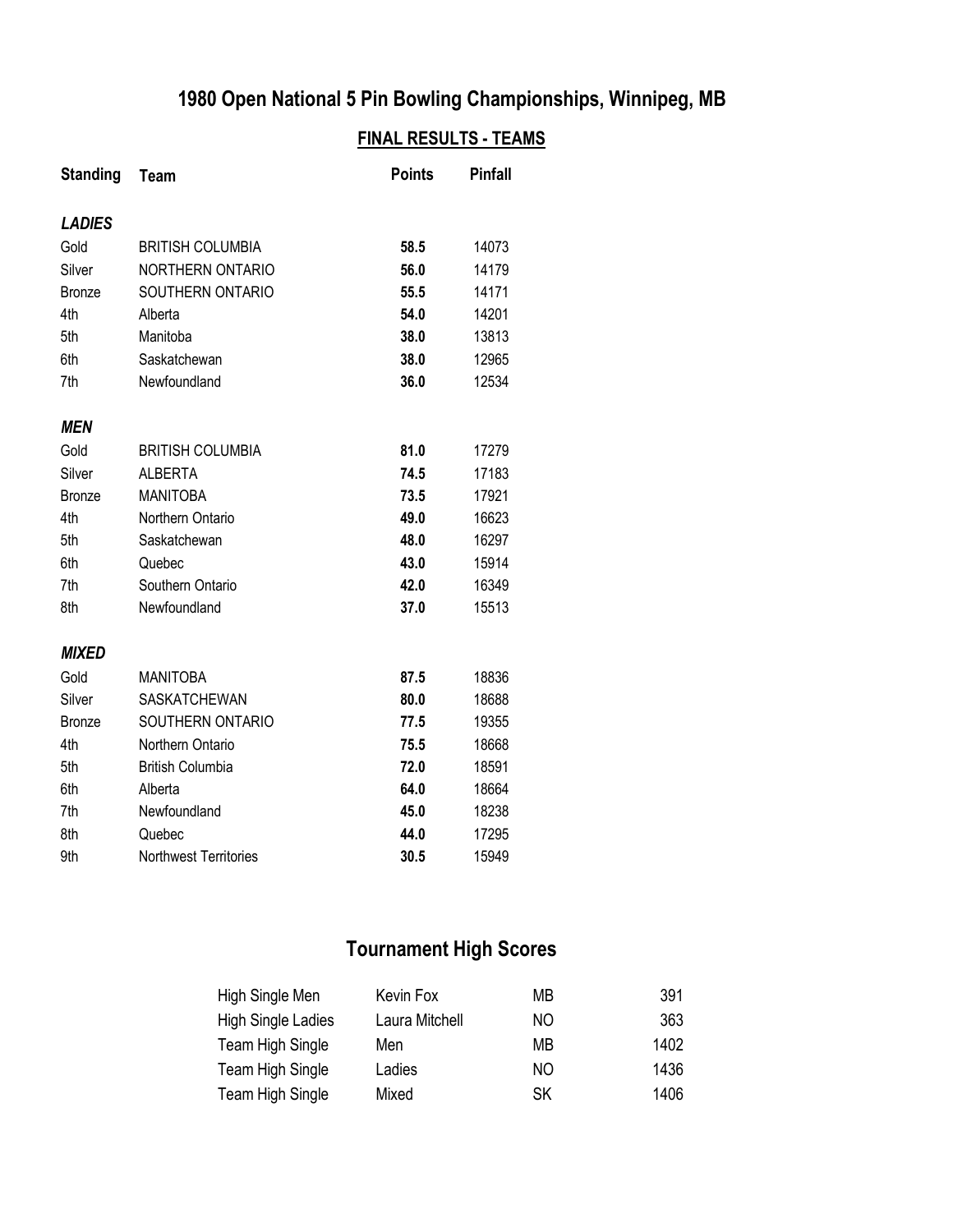# **1980 National Open 5 Pin Bowling Championships, Winnipeg, MB**

### **INDIVIDUALS STATS Qualifying for Small Ball World Championship - Manila**

|      |                      | <b>MEN</b>  |                | <b>LADIES</b>      |             |                |  |
|------|----------------------|-------------|----------------|--------------------|-------------|----------------|--|
| POS. | <b>NAME</b>          | <b>TEAM</b> | <b>AVERAGE</b> | <b>NAME</b>        | <b>TEAM</b> | <b>AVERAGE</b> |  |
| 1    | Don Eakin            | <b>BCX</b>  | 267.154        | Laura Mitchell     | <b>NOL</b>  | 268.416        |  |
| 2    | Ron Sandnes          | <b>BCS</b>  | 265.750        | Louise Paulhaus    | <b>BCL</b>  | 262.416        |  |
| 3    | Jim Federenko        | CededS      | 265.000        | Darien McConaghie  | ABL         | 260.416        |  |
| 4    | Don Van Dale         | <b>MBM</b>  | 263.428        | Claudina Lista     | SOL         | 258.666        |  |
| 5    | <b>Bruce Oige</b>    | <b>MBM</b>  | 263.027        | Jan Gledhill       | <b>MBL</b>  | 256.000        |  |
| 6    | <b>Bud Knight</b>    | <b>NTS</b>  | 262.917        | Debbie Ellison     | <b>SKL</b>  | 255.130        |  |
| 7    | Dennis Braun         | <b>MBM</b>  | 261.219        | Charlene McCormack | SOS         | 250.666        |  |
| 8    | Wayne Ruhr           | <b>SKM</b>  | 258.283        | Sheila McKee       | <b>MBX</b>  | 249.793        |  |
| 9    | <b>Brad Elliot</b>   | <b>BCM</b>  | 258.014        | Sue Wise           | SOL         | 249.396        |  |
| 10   | Alex Sidor Jr.       | <b>BCM</b>  | 257.297        | Gail Wiseman       | <b>NOL</b>  | 248.103        |  |
| 11   | Don Wilson           | <b>SKX</b>  | 255.625        | Jeanette MacDonald | ABL         | 243.304        |  |
| 12   | Sam Fabrizio         | SOX         | 254.528        | <b>Barb Masse</b>  | ABL         | 242.371        |  |
| 13   | Jerry Sayer          | <b>MBS</b>  | 254.167        | Rose McDole        | <b>BCS</b>  | 241.583        |  |
| 14   | James Logue Jr.      | SOM         | 253.602        | Sandy Lyons        | SOX         | 240.428        |  |
| 15   | Al Venturini         | <b>BCM</b>  | 253.350        | Eileen Kirton      | <b>MBL</b>  | 239.528        |  |
| 16   | Marty Bush           | ABM         | 253.181        | Germaine Paquet    | <b>NOS</b>  | 238.416        |  |
| 17   | Chuck Smith          | SOX         | 253.138        | Carm Vaughn        | <b>NLL</b>  | 238.166        |  |
| 18   | Domenic Bet          | <b>NOX</b>  | 252.941        | Dianne Violini     | <b>ABS</b>  | 238.000        |  |
| 19   | Juergen Rump         | SOS         | 252.417        | Dylis Turner       | <b>MBS</b>  | 238.000        |  |
| 20   | Clare Lakeman        | ABM         | 252.396        | Pat Waybourne      | <b>BCL</b>  | 236.846        |  |
| 21   | Norm Adelberg        | <b>MBM</b>  | 252.000        | Josie Walters      | <b>SKX</b>  | 235.789        |  |
| 22   | Connie D;Alessandro  | SOX         | 251.504        | Norma Cusson       | <b>NOL</b>  | 234.100        |  |
| 23   | Gerry Born           | <b>MBX</b>  | 251.212        | Ada Becotte        | <b>NOX</b>  | 234.000        |  |
| 24   | <b>Bill Sheppard</b> | <b>NLX</b>  | 251.027        | Cathy Widdes       | SOL         | 233.755        |  |
| 25   | Red Brochu           | <b>BCM</b>  | 250.725        | Annetta Power      | <b>NLS</b>  | 233.000        |  |
| 26   | Al Hong              | ABX         | 250.522        | Mickey McNeil      | SOX         | 230.172        |  |
| 27   | Mauno Taus           | <b>NOS</b>  | 249.833        | <b>Barb Phelps</b> | <b>SKS</b>  | 229.250        |  |
| 28   | Larry Ellert         | ABX         | 249.105        | Sharon Munger      | <b>BCX</b>  | 228.834        |  |
| 29   | Wayne Roy            | <b>NOM</b>  | 248.962        | Mary Bakewell      | <b>BCL</b>  | 228.333        |  |
| 30   | Dwight Anderson      | ABM         | 248.739        | Dennis Westover    | ABX         | 227.355        |  |
| 31   | Mike LeDrew          | <b>NLX</b>  | 246.636        | <b>Judy Biley</b>  | <b>NOX</b>  | 226.525        |  |
| 32   | Jerry Ash            | <b>SKX</b>  | 246.103        | Eva Fiesel         | <b>SKL</b>  | 225.412        |  |
| 33   | John Zivec           | <b>SKM</b>  | 246.019        | Diane Labelle      | QCS         | 225.000        |  |
| 34   | Danny Couvrette      | <b>NSS</b>  | 244.000        | Julie Stewart      | <b>BCL</b>  | 224.569        |  |
| 35   | Rosaire Boucher      | QCS         | 243.750        | Lynn McManus       | SKL         | 224.074        |  |
| 36   | Larry Scherr         | <b>ABS</b>  | 243.500        | Anne Brown         | <b>MBL</b>  | 224.042        |  |
| 37   | Paul St. Amour       | QCM         | 243.103        | Marg Bratkin       | SOL         | 223.888        |  |
| 38   | Gerry Williams       | <b>NLX</b>  | 242.781        | Mabel Rutherford   | <b>MBL</b>  | 223.669        |  |
| 39   | Don Riopel           | <b>NOM</b>  | 242.063        | Gerry Anderson     | ABL         | 223.584        |  |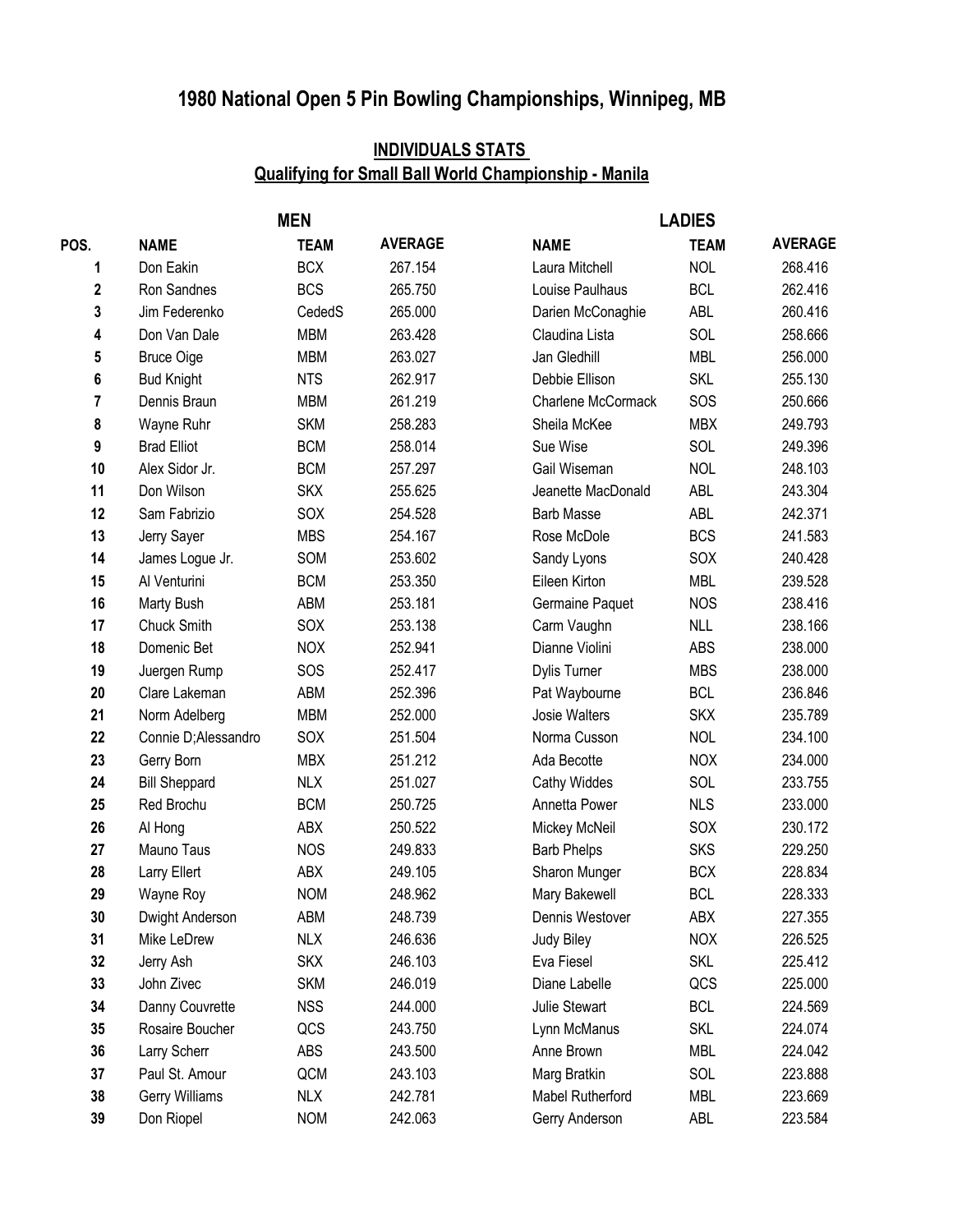| <b>MEN</b> |                      |             | <b>LADIES</b>  |                        |             |                |
|------------|----------------------|-------------|----------------|------------------------|-------------|----------------|
| POS.       | <b>NAME</b>          | <b>TEAM</b> | <b>AVERAGE</b> | <b>NAME</b>            | <b>TEAM</b> | <b>AVERAGE</b> |
| 40         | Ed Lynch             | <b>MBX</b>  | 241.496        | Donna Monchak          | <b>MBL</b>  | 220.625        |
| 41         | Glen Rossong         | <b>MBX</b>  | 240.708        | Helen Noseworthy       | <b>NLL</b>  | 220.086        |
| 42         | <b>Bob Power</b>     | ABM         | 240.661        | Sandra Matiation       | <b>MBX</b>  | 220.000        |
| 43         | Rod Jensen           | ABM         | 239.674        | <b>Marion Wright</b>   | <b>SKX</b>  | 219.805        |
| 44         | Art Carbone          | <b>NOM</b>  | 239.285        | Nicole Potvin          | QCX         | 217.769        |
| 45         | Rheal Champagne      | SOM         | 238.832        | <b>Tracy Koftinoff</b> | ABX         | 214.951        |
| 46         | Doug Goodman         | ABX         | 238.211        | Way                    | <b>BCX</b>  | 213.883        |
| 47         | Mike Masse           | ABM         | 238.113        | Vi Roy                 | <b>NOL</b>  | 213.861        |
| 48         | Marc-Andre Potvin    | QCM         | 237.100        | Bev La Monica          | <b>MBX</b>  | 213.247        |
| 49         | Jim Blea             | <b>NOM</b>  | 237.000        | Jackie Nozaki          | <b>BCX</b>  | 210.614        |
| 50         | Moe Boland           | <b>NLM</b>  | 237.000        | Elizabeth Lane         | <b>NLX</b>  | 210.547        |
| 51         | <b>Rick Malcolm</b>  | <b>NOX</b>  | 236.788        | Edna Joy               | CededS      | 204.833        |
| 52         | Jim Moroney          | SOM         | 236.071        | Marie Davidson         | ABX         | 203.958        |
| 53         | Dave Orlando         | <b>BCM</b>  | 235.238        | Joanne Day             | <b>SKL</b>  | 201.238        |
| 54         | Vince Valvasori      | <b>NLS</b>  | 235.167        | Joyce Bryan            | <b>NTS</b>  | 199.667        |
| 55         | Jack Thompson        | <b>BCX</b>  | 234.806        | <b>Elaine Wells</b>    | <b>NLL</b>  | 199.459        |
| 56         | Michel Lahaie        | QCM         | 232.900        | Jeannine Haspect       | QCX         | 198.880        |
| 57         | <b>Arnie Rollins</b> | <b>NOM</b>  | 232.667        | Sharon Ryan            | <b>NLL</b>  | 197.980        |
| 58         | Reande Bellemare     | <b>NBS</b>  | 231.417        | Marlice Sillito        | <b>NSS</b>  | 196.083        |
| 59         | Julien Labelle       | QCX         | 231.241        | Denise Bellemare       | <b>NBS</b>  | 195.333        |
| 60         | Mario Ruda           | <b>SKS</b>  | 230.667        | Debbie Harland         | SKL         | 189.130        |
| 61         | Frank Boiani         | SOm         | 229.180        | Monica Mandeville      | <b>NTX</b>  | 184.471        |
| 62         | Michel Fecteau       | QCX         | 228.345        | Josie Gould            | <b>NTX</b>  | 181.848        |
| 63         | John Hutchings       | <b>NLM</b>  | 228.100        |                        |             |                |
| 64         | Jack Scott           | <b>BCX</b>  | 225.680        |                        |             |                |
| 65         | Bob Way              | <b>NLM</b>  | 225.500        |                        |             |                |
| 66         | Ken Bertholet        | <b>SKM</b>  | 224.677        |                        |             |                |
| 67         | Maurice Gingras      | QCX         | 224.202        |                        |             |                |
| 68         | Paul Lafrance        | QCM         | 222.000        |                        |             |                |
| 69         | Gilles Duguay        | QCM         | 221.200        |                        |             |                |
| 70         | John Widdes          | SOM         | 220.526        |                        |             |                |
| 71         | Pat Manz             | <b>SKM</b>  | 217.916        |                        |             |                |
| 72         | Ron Williams         | <b>NTX</b>  | 216.861        |                        |             |                |
| 73         | Silvio Dacorte       | <b>NTX</b>  | 216.218        |                        |             |                |
| 74         | Gene Cook            | <b>NLM</b>  | 214.200        |                        |             |                |
| 75         | Dwayne Sparling      | <b>NTX</b>  | 213.534        |                        |             |                |
| 76         | Dave Wells           | <b>NLM</b>  | 209.900        |                        |             |                |
| 77         | Vic Sever            | <b>NTX</b>  | 199.814        |                        |             |                |